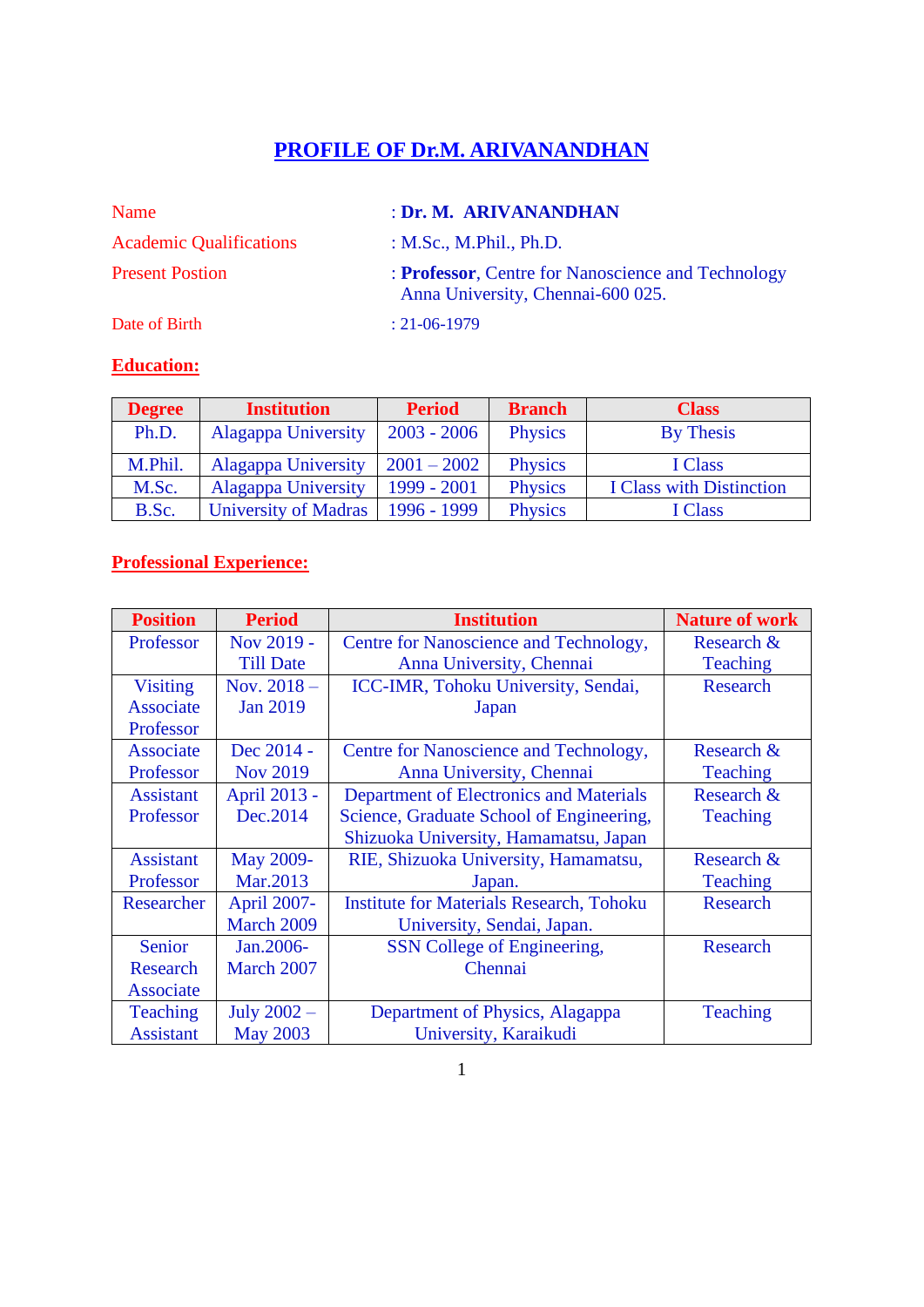#### **Research Interest:**

- *Nanomaterials for Energy conversion and storage*
- *Thermoelectrics of bulk and Nanomaterials*
- *Photovoltaics*
- *Physics of crystals and defects*
- *Alloy semiconductors*

#### **Research and Academic Credentials.**

| Number of Publications in International/National Journals :   | 192 |
|---------------------------------------------------------------|-----|
| Number of Papers in referred Conference Proceedings           | 51  |
| Papers presented in International conferences                 | 195 |
| Papers presented in National conferences                      | 251 |
| <b>Invited Lectures in International/National Conferences</b> | 103 |
| <b>Member-Editorial Board</b>                                 | 02  |
| <b>Patents</b>                                                | 03  |
| Number of Ph.D. Scholars Guided                               | 06  |
| No. of Scholars currently working for their Ph.D.             | 07  |
| No. of M.S. By Research Guided                                | 01  |
| No. of M.Tech thesis Guided                                   | 43  |
|                                                               |     |

#### **Title of the project Role in the project Funding Agency Duration Total Outlay In lakh** From To "Alloy semiconductor crystal growth under microgravity at International Space Station"  $\overline{Co}$ Investigator Japan Aerospace **Exploration** Agency (JAXA), Japan. 2009 2014 1160 "A novel way of preparation of high-quality substrate material for highly efficient solar cells" Principal Investigator JSPS Grant-in-aid for Young Scientist (B) from MEXT, Japan. 2010 2012 33.8 "Investigation on the effect of crystal orientation on solution growth of InGaSb and InGaAs compound semiconductors"  $Co-$ Investigator Ministry of Education, Culture, Sports, Science and Technology (MEXT), Japan. 2010 2013 150 "Growth of homogeneous SiGe alloy semiconductor for  $\qquad \qquad$  Co-Indo-Japan Collaborative 2010 2012 10.75

#### **Sponsored Major Research Projects (Completed/ongoing)**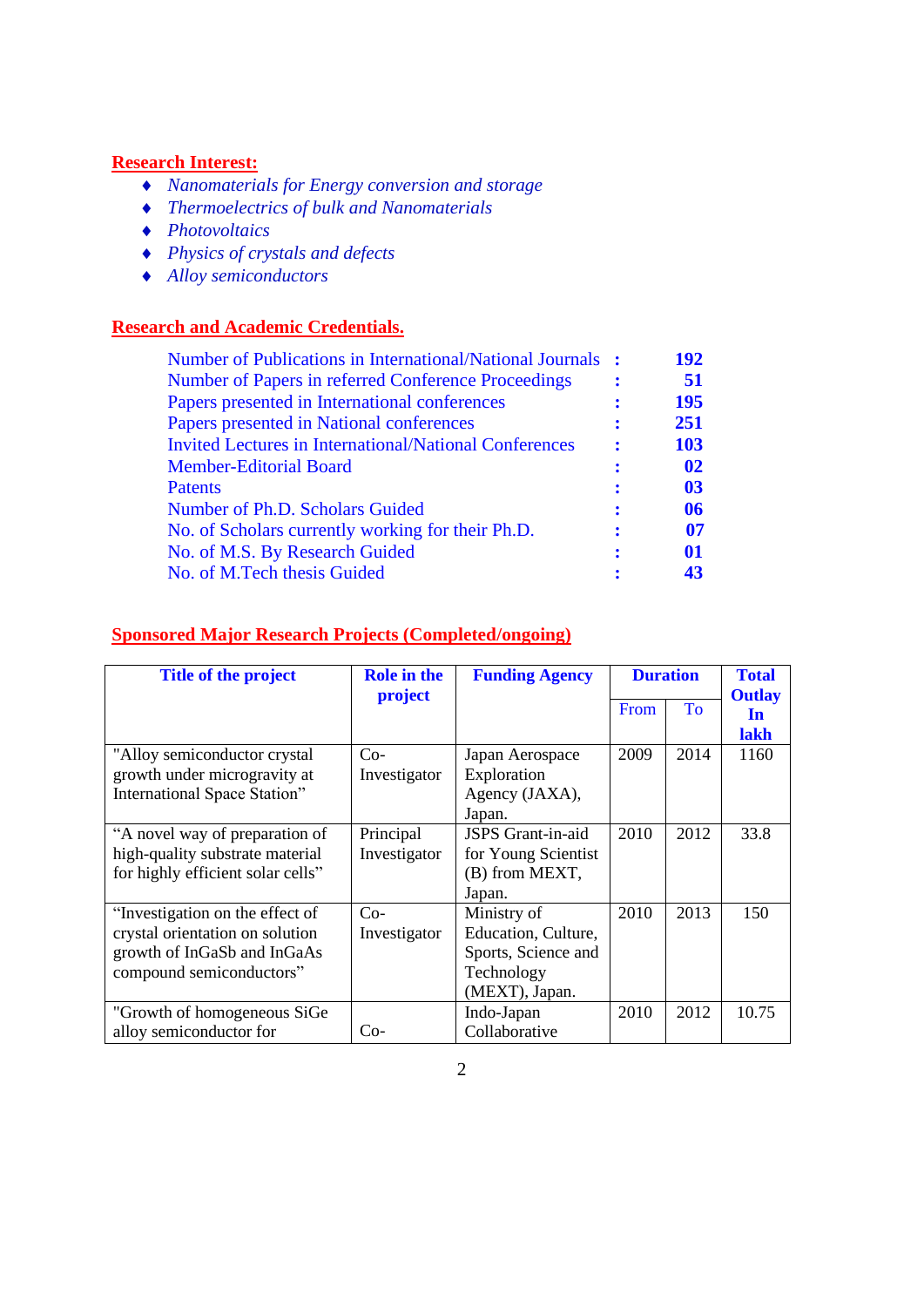| thermoelectric applications "                                                                                                                                                    | Investigator                       | Research Project,<br>funded by JSPS,<br>Japan-DST, India.                                |      |      |                      |
|----------------------------------------------------------------------------------------------------------------------------------------------------------------------------------|------------------------------------|------------------------------------------------------------------------------------------|------|------|----------------------|
| <b>Fabrication of Tandem</b><br><b>Structured Thermoelectric</b><br>Devices using SiGe related alloy<br>Semiconductors                                                           | $Co-$<br>Investigator              | Indo-Japan<br>Collaborative<br>Research Project,<br>funded by JSPS,<br>Japan-DST, India. | 2012 | 2014 | 10.75                |
| Elucidation of the crystal growth<br>and solute transport mechanism<br>for the growth of high-quality<br>alloy semiconductor and<br>fabrication of tandem<br>thermoelectric cell | $Co-$<br>Investigator              | Grant-in-Aid for<br>Scientific Research<br>(B) from MEXT,<br>Japan.                      | 2013 | 2015 | 120                  |
| Growth of high-quality InGaSb<br>crystal by controlling the<br>convection                                                                                                        | $Co-$<br>Investigator              | Grant-in-Aid for<br>Scientific Research<br>(B) from MEXT,<br>Japan.                      | 2013 | 2015 | 130                  |
| Defect engineering in n-type Si<br>by Ge doping for high-efficiency<br>solar cells                                                                                               | Principal<br>Investigator          | Grant-in-Aid for<br>Scientific Research<br>(C) from MEXT,<br>Japan.                      | 2014 | 2016 | 35                   |
| Development of nano-meso<br>structured cobalt-based novel<br>oxide Thermoelectric materials<br>for electric energy generation<br>from waste heat                                 | Principal<br>Investigator          | DST-SERB under<br><b>Early Career</b><br>Research (ECR)<br>Award                         | 2016 | 2019 | 38.182               |
| Development of highly stable<br>platinum-free nanostructures<br>for dye-sensitized solar cell<br>applications                                                                    | $Co-$<br>Principal<br>Investigator | DST-SERB under<br>Extra Mural<br><b>Research Funding</b>                                 | 2017 | 2020 | 42.31                |
| Development of NiCo2O4<br>decorated MoS2 and rGO<br>nanocomposites based flexible<br>solid-state<br>supercapacitor for energy<br>storage applications                            | $Co-$<br>Investigator              | <b>STARS, MHRD</b>                                                                       | 2019 | 2022 | 49.0                 |
| Development of Single<br>crystalline Gallium Oxide<br>(Ga2O3) growth technology for<br>power device applications                                                                 | $Co-$<br>Investigator              | DRDO, New Delhi                                                                          | 2019 | 2022 | 144.48               |
| Development of Sn-based novel<br>high entropy alloy for<br>thermoelectric applications                                                                                           | Principal<br>Investigator          | GIMRT, Tohoku<br>University, Japan                                                       | 2019 | 2020 | 450000<br><b>JPY</b> |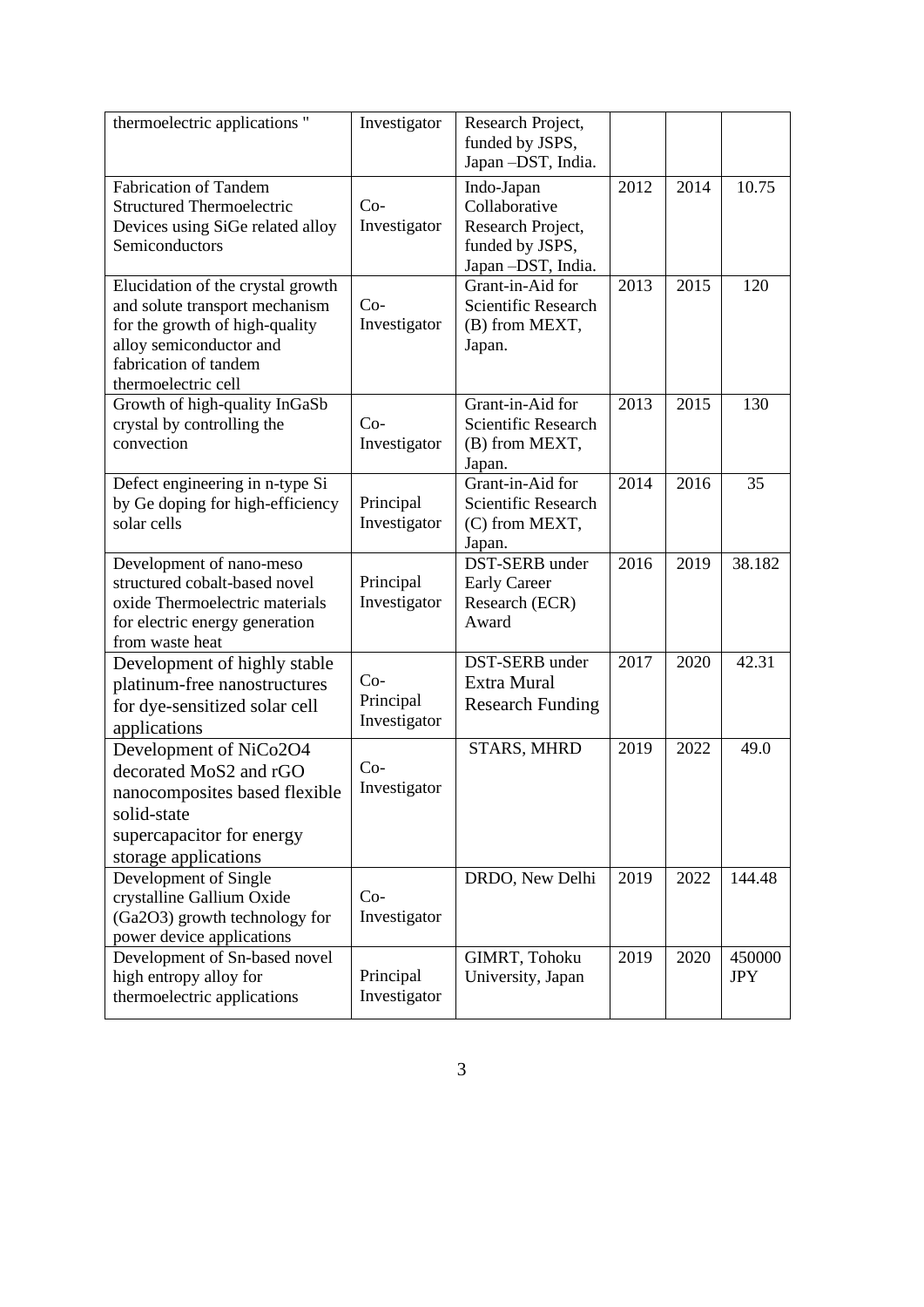| Rapid crystallization and grain<br>structure analysis of GeSe based<br>chalcogenides for Thermoelectric<br>applications                        | Principal<br>Investigator | GIMRT, Tohoku<br>University, Japan                                                            | 2020 | 2021 | 463000<br><b>JPY</b> |
|------------------------------------------------------------------------------------------------------------------------------------------------|---------------------------|-----------------------------------------------------------------------------------------------|------|------|----------------------|
| Investigation on the growth<br>process and defect studies of<br>semiconductor materials for high<br>temperature thermoelectric<br>applications | Principal<br>Investigator | Indo-Japan<br>Collaborative<br>Research Project,<br>funded by JSPS,<br>Japan - DST,<br>India. | 2021 | 2023 | 4.55                 |
| Investigation on the grain<br>structures of rapidly crystallized<br>GeSe and GeTe for<br>thermoelectric applications                           | Principal<br>Investigator | GIMRT, Tohoku<br>University, Japan                                                            | 2022 | 2023 | 440000<br><b>JPY</b> |

### **Additional responsibilities:**

- 1. **Member – Syllabus Sub Committee** for M.Tech Nanoscience & Technology, Anna **University**
- 2. **Member - Board of Studies**, Department of Physics, Vels University, Chennai.
- 3. **Member - Syllabus Sub Committee** for M.Tech Nanoscience & Technology, Constituent Colleges and affiliated Institutions of Anna University, Chennai.
- 4. **Member - Board of Studies in Physics**, Loyola College, Chennai.
- 5. **Member Departmental Consultative Committee**, Anna University.
- 6. **Editorial Board member** of the Journal "Crystal Structure Theory and Applications".
- 7. **Managing Editor**, Science and Technological Research Journal.
- 8. **Chief Superintendent** for PG Exams 2019, A.C Tech Campus, Anna University.
- 9. **Faculty Advisor**, M.Tech. Nanoscience and Technology.
- 10. **Member**, Inspection Committee for Research Centre Recognition, Anna University.
- 11. **Class Committee Co-ordinator**, M.Tech Nanoscience and Technology.

#### **Membership in Professional bodies:**

- **1.** Life Member of the Indian Association for Crystal Growth (IACG).
- **2.** Member of Japan Society of Applied Physics (JSAP).
- **3.** Member of the Japanese Society of Microgravity and Applications (JSMA).
- **4.** Member of Japan Association for Crystal Growth (JACG).
- **5.** Life Member of the Solar Energy Society of India (SESI).
- **6.** Indian Science and Technology Association.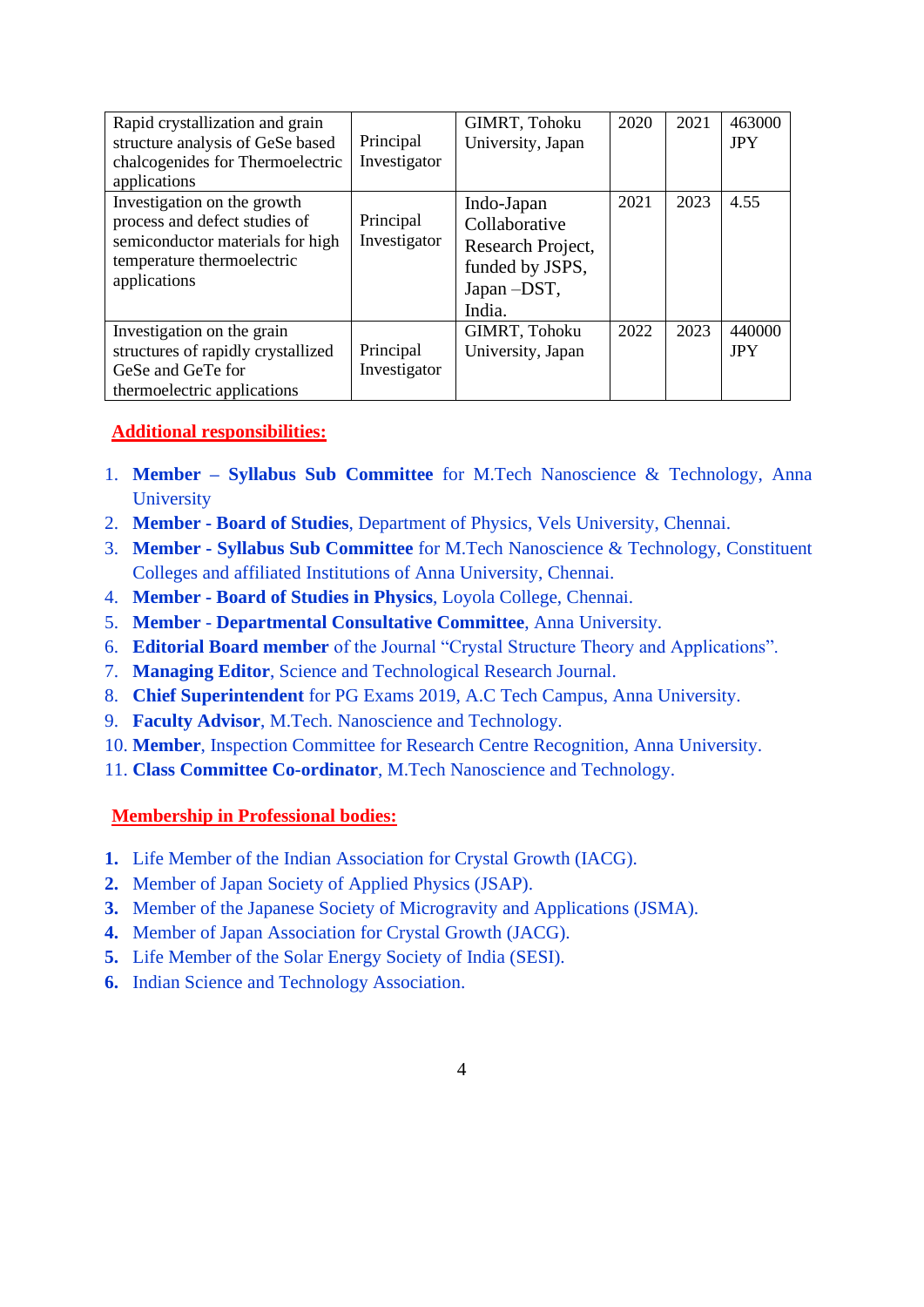#### **Conferences/Seminars/Workshops Organized:**

- 1. *Organizing Secretary*, Third International Workshop on Advanced Functional Nanomaterials (TIWAN-2015), Centre for Nanoscience and Technology, Anna University, Chennai, 16-18, Dec. 2015.
- 2. *Co-ordinator*, National seminar on Recent Advances Functional in Nanoscience and Technology"(NANOMEET-2016), Centre for Nanoscience and Technology, Anna University, Chennai, 6-7<sup>th</sup> Oct 2016.
- 3. *Co-Convener*, National Workshop, and Hands-on Training Program on "Thin Film Solar Cells", Centre for Nanoscience and Technology, Anna University, 11-12, Nov 2016.
- 4. *Co-ordinator*, Fourth International Workshop on Advanced Functional Nanomaterials (IWAN-4), Centre for Nanoscience and Technology, Anna University, Chennai, 21-23, March 2017.
- 5. *Convener*, International Conference on Recent Trends in Applied Science and Technology in Tamil, Centre for Nanoscience and Technology, Anna University, Chennai, 8-9, Sep. 2017.
- 6. *Co-Convener*, National Workshop and Hands-on Training Program on "Thin Film Solar Cells", Centre for Nanoscience and Technology, Anna University, 22-23, Sep. 2017.
- 7. *Co-ordinator*, National seminar on Recent Advances Functional in Nanoscience and Technology" (NANOMEET-2016), Centre for Nanoscience and Technology, Anna University, Chennai, 29-30<sup>th</sup> Nov. 2017.
- 8. *Organizing Secretary,* Technical Meet on "Sophisticated Analytical and Fabrication Equipment (SAFE) for Academics and MSME", Centre for Nanoscience and Technology, Anna University, Chennai, 2-3, Nov. 2020

#### **Courses handled for M.Tech. Programme:**

#### **Physics and Chemistry of Materials**

- ➢ **Processing and Properties of Nanostructured Materials**
- ➢ **Semiconductor Nanostructures**
- ➢ **Nanomaterials for Energy and Environment**
- ➢ **Photonics for Nanotechnology**
- ➢ **Mathematical Modeling and Simulation**
- ➢ **Lithography and Nanofabrication**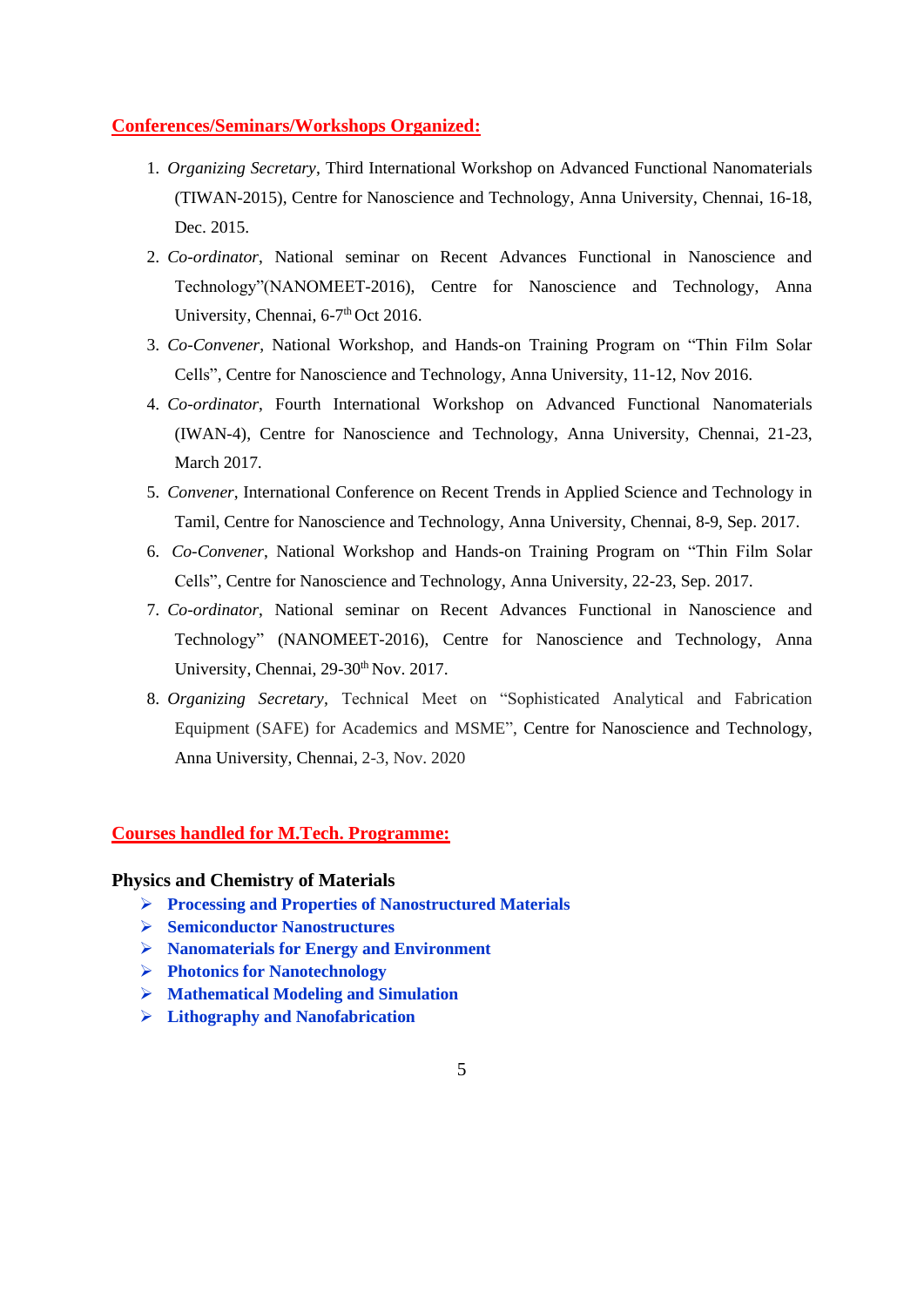#### **Awards & Recognition:**

- **Distinguished Researcher Award,** Anna University, Sep. 2021.
- **Fellow of Academy of Sciences**, Chennai.
- **ISPA Dr.S. Gunasekaran Award** by Indian Spectro Physics Association, Jan. 2020.
- **Team Coordinator,** *Erasmus+ project* with University of West Attica, Greece.
- **Young Scientist Award,** 2018, by Academy of Sciences, Chennai.
- **Visiting Associate Professor,** ICC-IMR, Tohoku University, Sendai, Japan, 2018-2019.
- **Young Achiever Award**, Elavenil Science Association, Chennai, March 2018.
- **Highly Cited Research** in Prog. Cryst. Growth Ch., awarded by Elsevier, Dec. 2016.
- Grant-in-aid under **Early Career Research (ECR) Award** (June 2016), DST-SERB, India.
- Grant-in-aid for **Young Scientist C (2014-2016)** from MEXT, Government of Japan.
- Grant-in-aid for **Scientific Research B (2013-2015)** from MEXT, Government of Japan.
- **Young Researcher Award**, Inter Academia 2014, Riga, Latvia, September 2014.
- Grant-in-aid for **JSPS Young Scientist B (2010-2012)** from MEXT, Government of Japan.
- Certified as a **valued reviewer** by the Chief Editor of the Journal of Crystal Growth.
- **Co-Investigator of** Japan's KIBO project at **International Space Station (2009-2014).**
- **COE Postdoctoral Fellowship**, IMR, Tohoku University, Japan 2007-2009.
- **University Research Fellowship,** Alagappa University, India, 2005.
- **Best Paper Award** in 2<sup>nd</sup> National Symposium on crystal growth of Laser materials, India.
- **Best Paper Award** in 10<sup>th</sup> National conference on Crystal Growth, India.
- Secured T**hird Rank** in M.Phil Physics, *Alagappa University, India.*
- Secured **Third Rank** in M.Sc Physics, *Alagappa University, India.*
- **PMT-VOC Merit Scholarship** during M.Sc, *Alagappa University, India.*

#### **Selected patents**

- 1. Satoshi Uda, **M. Arivanandhan**, Raira Gotoh, Kozo Fujiwara, "High-quality Silicon crystal and method for manufacturing the same" *Japan patent,* Application no. 2009- 064269, date: 17.3.2009; publication No.: 2010- 215455, date: 30.9.2010; Registration no.5419072, date: 2013.11.29.
- 2. Satoshi Uda, **M. Arivanandhan**, Raira Gotoh, Kozo Fujiwara, Y. Hayakawa "Crystalline Silicon and methods for producing single and polycrystalline Si ingots" *Japan patent,* Application no. 2011- 067402, date: 25.3.2011; publication No.: 2012-201551, date: 22.10.2012; Registration no.5688654, date: 6.2.2015.